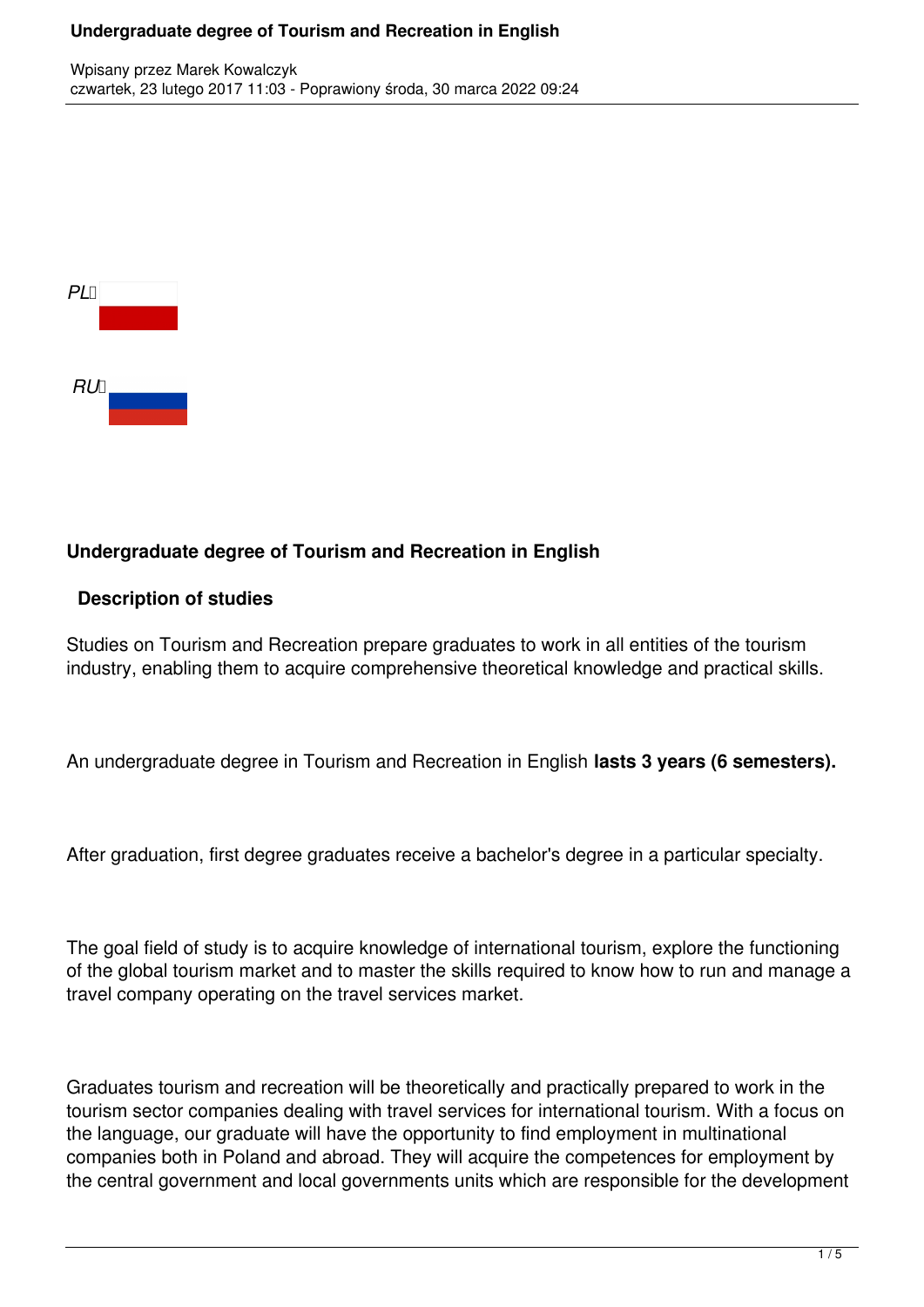of tourism and in the tourist travel service: in travel agencies, hotels, information centers and transportation companies.

#### **Register now**

Candidates applying for admission to the first year of study are required to register on irk.akad emiabialska.pl

 (the IRK system), and submit documents within the prescribed period to the Dean's office after being qualified.

# **INTERNET REGISTRATION AVAILABLE FROM FEBRUARY**



**Contact person**

**Magdalena Maciejuk**

**e-mail: welcome@akademiabialska.pl**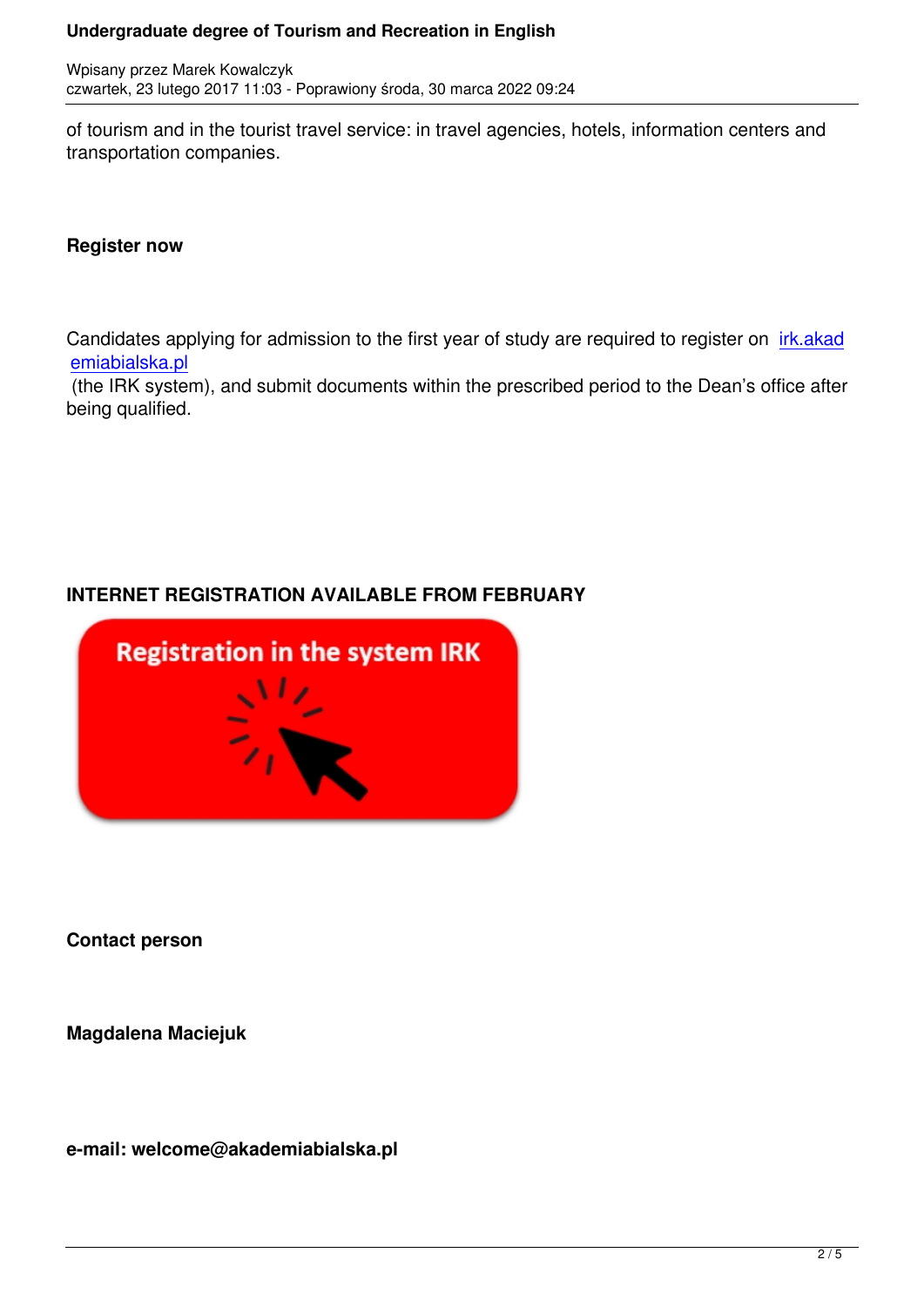**Required documents**

People who are not the citizens of Republic of Poland<sup>[]</sup>

**The list of documents required for admission to Bachelor's degree for Tourism and Recreation in English:**

1. Personal questionnaire - the application for admission printed from the IRK system,

 2. a copy of the apostille certified by the university certificate giving access to higher education in the country where it was issued and recognized as equivalent to the Polish Matura certificate,

# 3. **document / certificate of knowledge of English at B2 level or higher**

 4. medical certificate indicating lack of contraindications to study Tourism and Recreation at the Bachelor's Programme. Referral for medical examination should be printed from the IRK system,

5. foreigner statement on the health insurance printed from the IRK system,

 6. statement of the legal representative of a minor to grant power of attorney, in the situation when the date of birth of the candidate indicates the age below 18 years old, printed from the IRK system,

Secondary school graduation certificates issued abroad are recognized as equivalent to the relevant Polish Matura certificate of under the international agreements concluded by Poland with other countries. Detailed information on the international agreements signed by Poland can be **found on the website of the Ministry of Education and Science <b>http://www.nauka.gov .pl/ .**

If the certificate is not covered by any international agreement, then its equivalence can be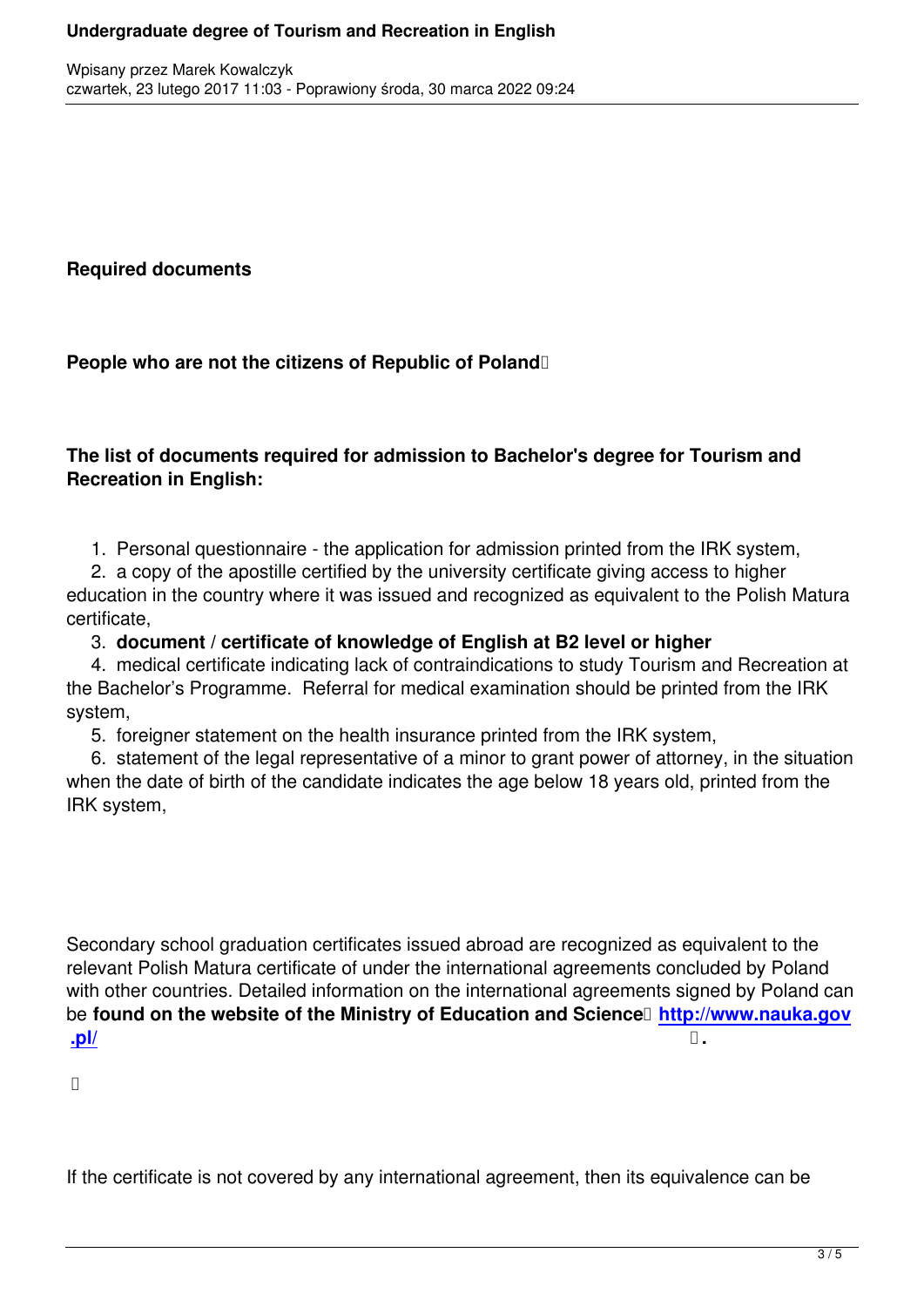confirmed only by nostrification.

## **Scan of documents should be sent to the e-mail address: welcome@akademiabialska.pl Original of documents should be delivered by the 1st October**

Nostrification process of school leaving certificates is carried out in Poland in voivodship Offices of Education (Kuratorium Oświaty).

Voivodship Office of John Paul II University of Applied Sciences in Biala Podlaska is:

**Kuratorium Oświaty w Lublinie (Office of Education in Lublin) 20-950 Lublin, ul. 3 Maja 6 telephone: 815385200, fax: 815385230, 815385265 kuratorium@kuratorium.lublin.pl** 

Detailed information on nostrification of school certificates and school leaving certificates [obtained abroad can be found at Vo](mailto:kuratorium@kuratorium.lublin.pl)ivodship Office of Education in Lublin.

**https://www.kuratorium.lublin.pl/** 

**[Tuition Fees](https://www.kuratorium.lublin.pl/)**

The amount of tuition fee for students of Bachelor's Degree Programme in Tourism and Recreation in English starting in the 2021/2022 academic year is 2600 EURO per year of study.

#### **Scholarship**

The student can not apply for any other type of university scholarships.